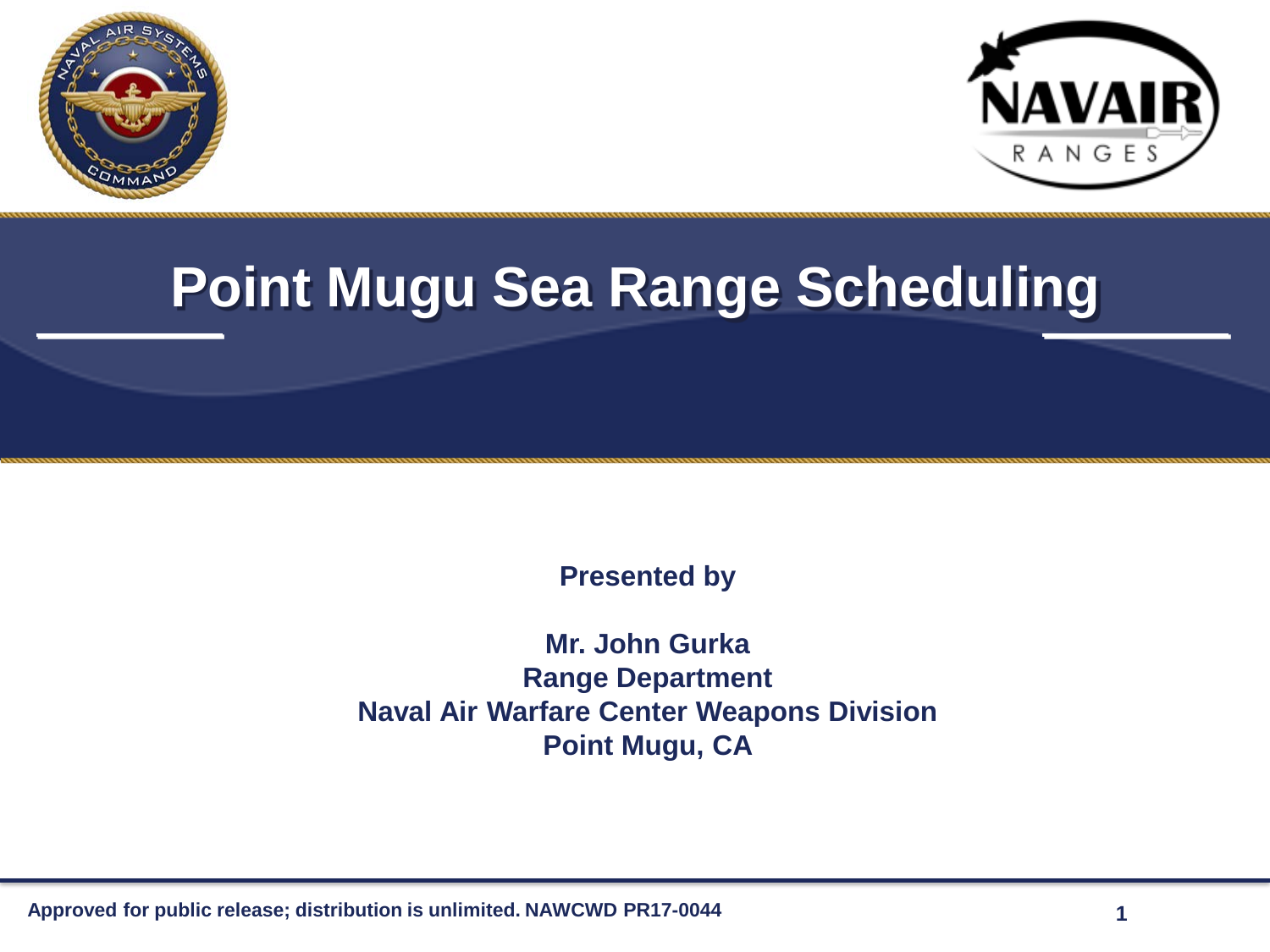## **Sea Range Scheduling Goal**

- **The goal of Point Mugu Sea Range scheduling is to meet all customer requirements and utilize the Sea Range to the fullest extent possible.**
- **We do not use a strict "priority" system. We avoid declaring "winners" and "losers." Programs are scheduled according to event execution requirements with consideration for program and range constraints.**
- **Dates and times of events may be adjusted to maximize utilization of the Sea Range and ensure the highest percentage of customer requests are satisfied.**



**Start with programs constrained to certain dates and times and fill remaining range time with programs that can flex.**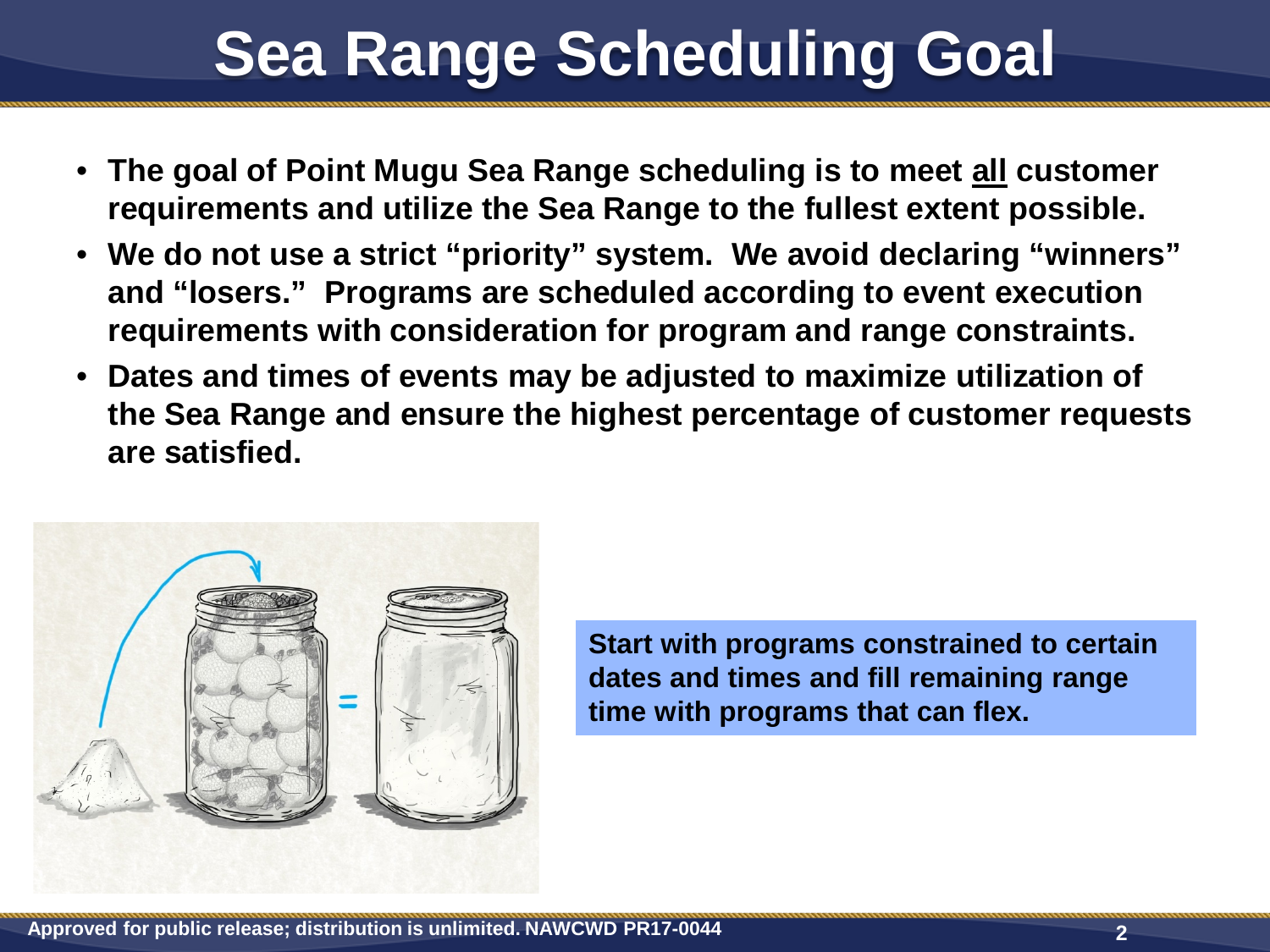# **Sea Range Schedule Progression**

#### **Long Range Forecast**



- **Snapshot of future months (1-6 months or more).**
- **Developed after initial contacts with customers.**
- **Does not contain all event details or approvals.**
- **Multiple requests for same range time are de-conflicted early.**
- **Changes to forecast worked jointly with customer.**





- **Narrow timeframe (current and next two weeks).**
- **Result of significant time invested in planning, approvals, documentation.**
- **Multiple requests for same range time have been de-conflicted.**
- **Allows range resource providers to assess specific support requirements.**





- **Execution plan for that day.**
- **Culmination of significant time invested in planning, approvals, documentation.**
- **Last minute changes (cancellations, etc.) may allow standby tests to be conducted.**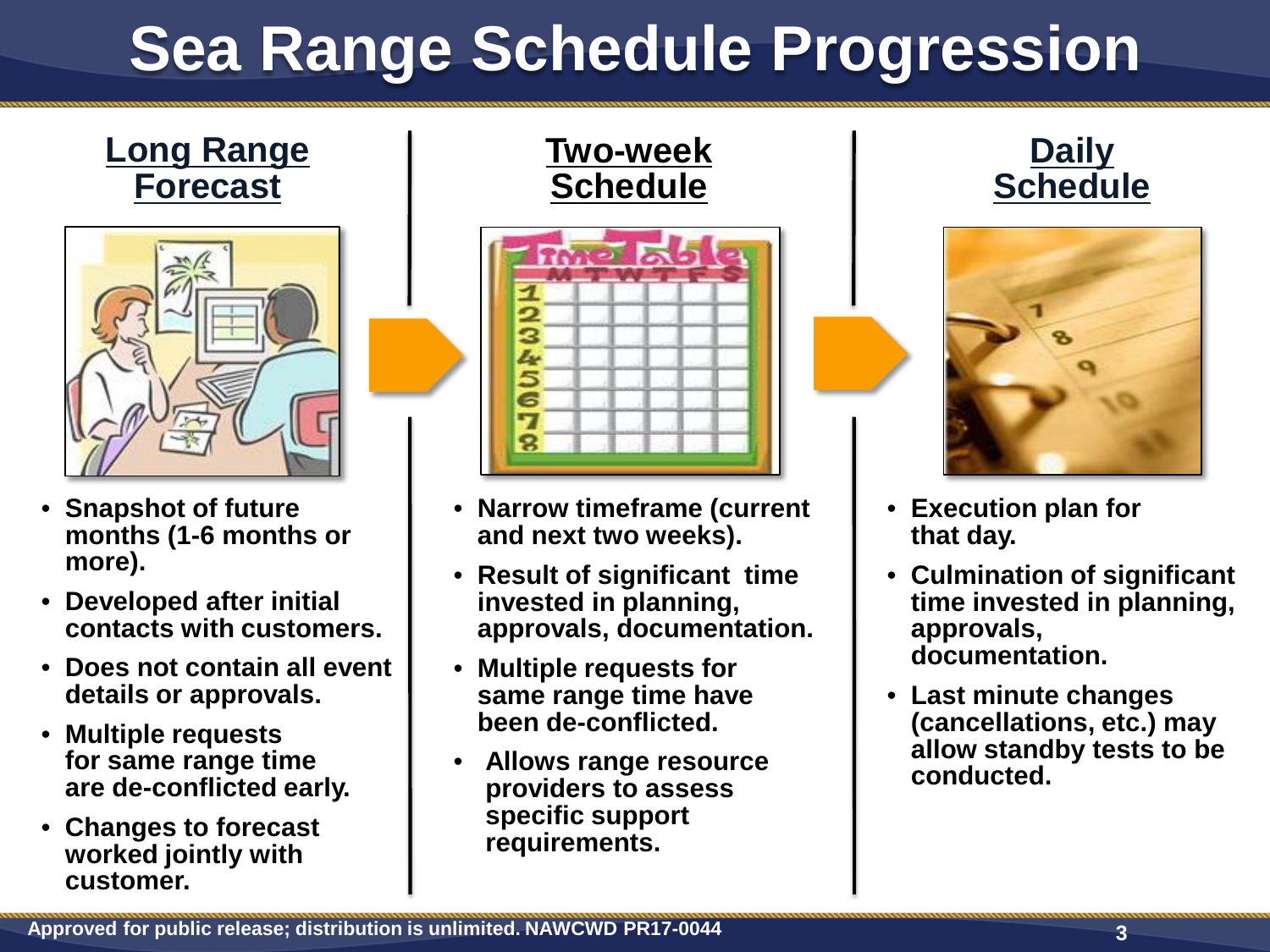## **Schedule De-confliction Guidelines**

- **We do everything possible to schedule and support every test as requested. However, conflicting requests for Sea Range time and resources must be addressed.**
- **Can a conflicting event be conducted on a different date or at a different time?**
	- The more flexible the program, the better the Sea Range can satisfy all customer needs.
- **In cases where a schedule conflict cannot be resolved through mutual agreement, the following considerations are taken.**
	- DoD and Joint Chiefs of Staff (JCS) priorities, Joint Urgent Operational Needs and Rapid Deployments, Brick-Bat and Cue-Cap priorities.
	- Acquisition milestones and deploying forces requirements.
	- Program constraints.
		- Special assets availability (ships, off-station instrumentation assets, etc.).
		- Satellite launch windows.
		- Time-of-day requirements.
		- Support team availability.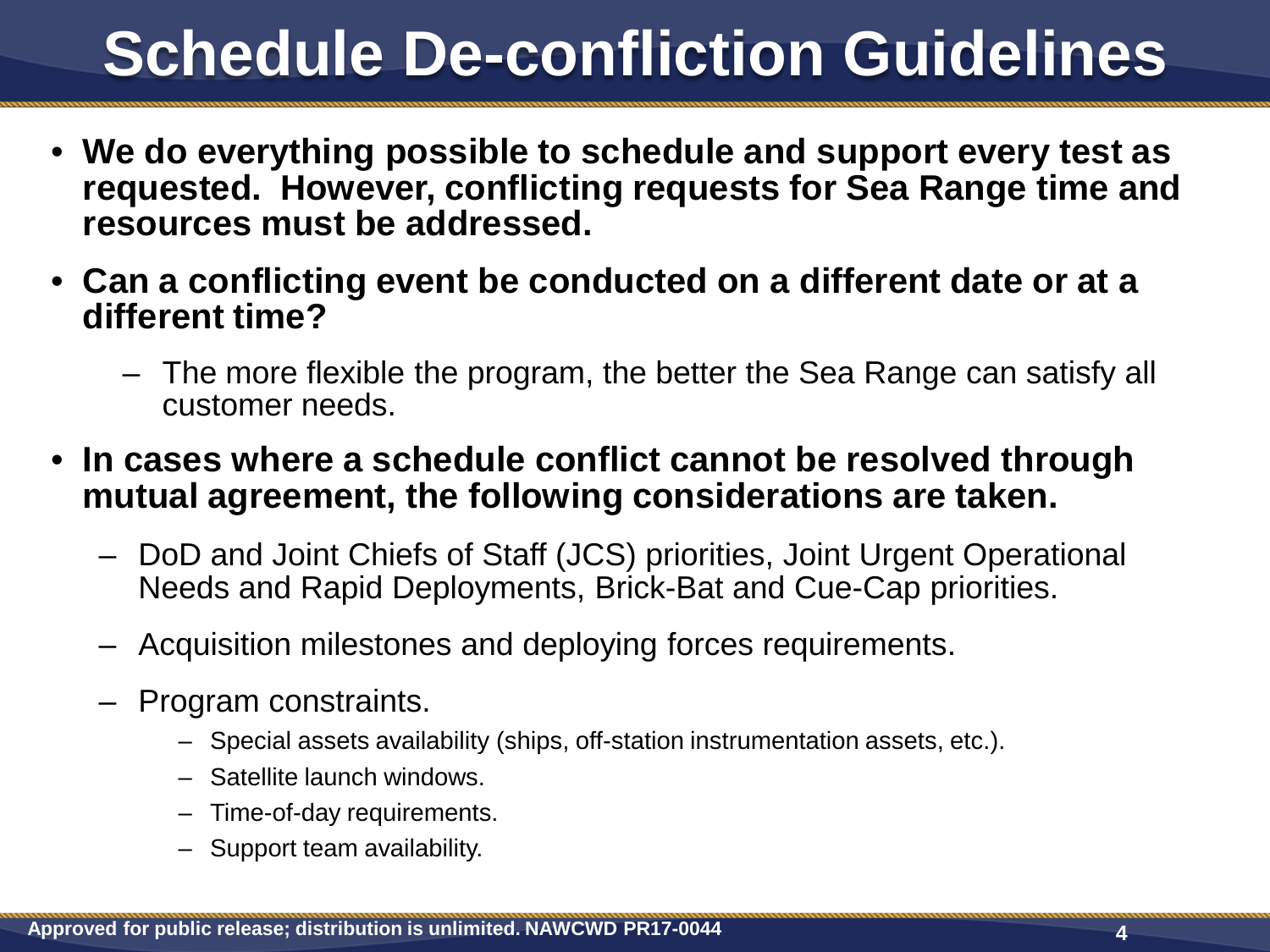### **Weekly Adjustments**

- **NAWCWD Spectrum Management Office reviews the Integrated Frequency Deconfliction System (IFDS)**
	- IFDS includes radio frequency schedules from Western Ranges.
	- Highlights potential radio frequency conflicts between users.
- **Potential radio frequency conflicts are worked by NAWCWD Spectrum Management Office.**
	- Conflicts within NAWCWD ranges worked with Range Test Managers.
	- Conflicts with other Western Ranges or other Government and commercial activities are worked with cognizant personnel, including personnel at Edwards AFB, Vandenberg AFB, NASA, or Fleet squadrons.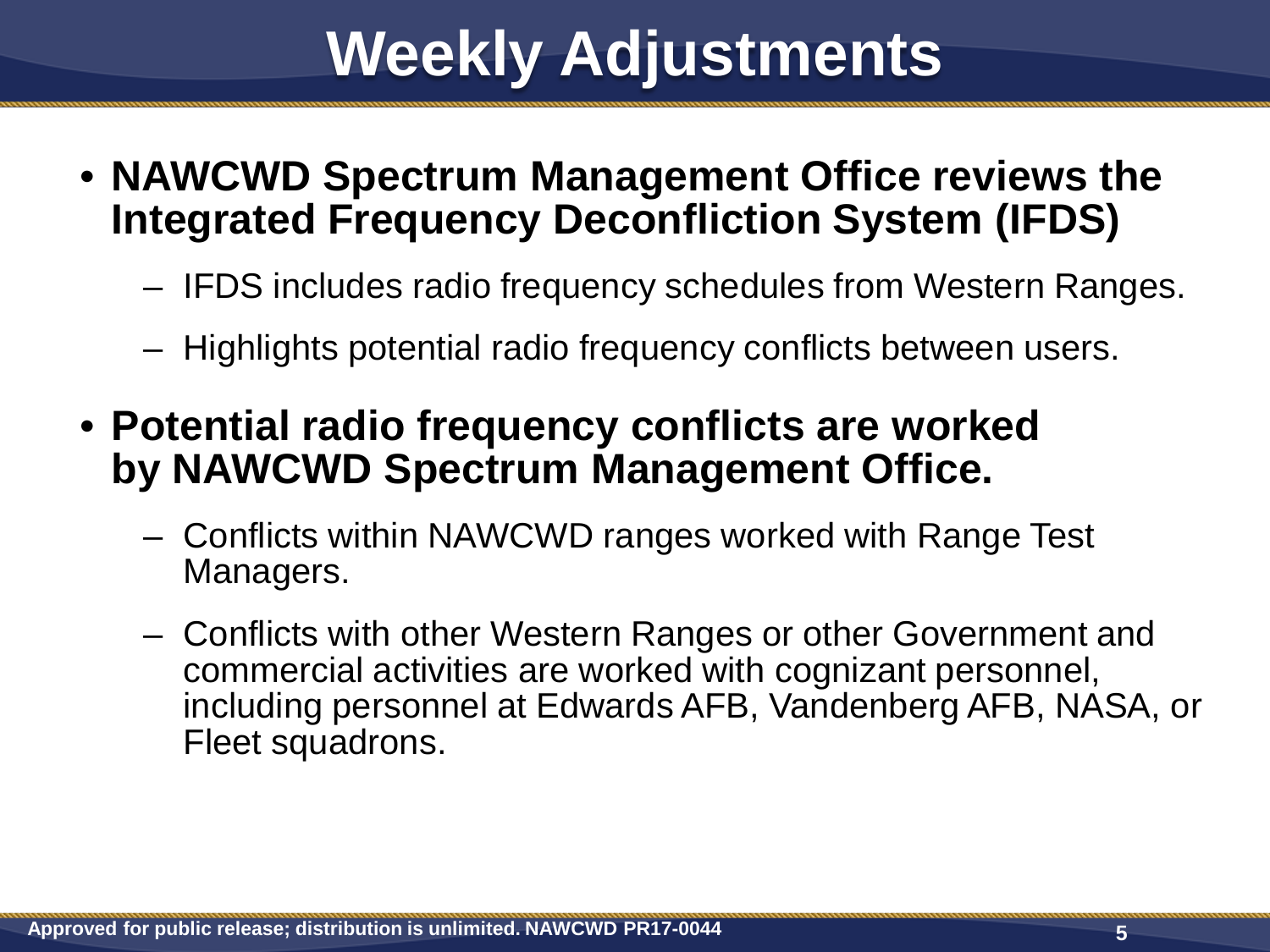# **Policy for Operations Complexity**

- **Sea Range workload must not exceed instrumentation setup limitations or the ability of our work force to safely and effectively support.**
- **An operations complexity model is used to manage the scheduling of Sea Range events.**
- **The Policy for Operations Complexity sets complexity limitations to the Sea Range schedule.**
- **The Test Manager sets a complexity metric for a customer event based upon the complexity Policy.**
- **The complexity metric is used by Range Scheduling to…** 
	- Set time between operations.
	- Limit concurrent operations.
	- Establish an acceptable level of complexity per Day/Week/Hour.

Customer events are scheduled to keep the overall Sea Range schedule within the limits set by the Policy. Time between events vary based upon event complexity.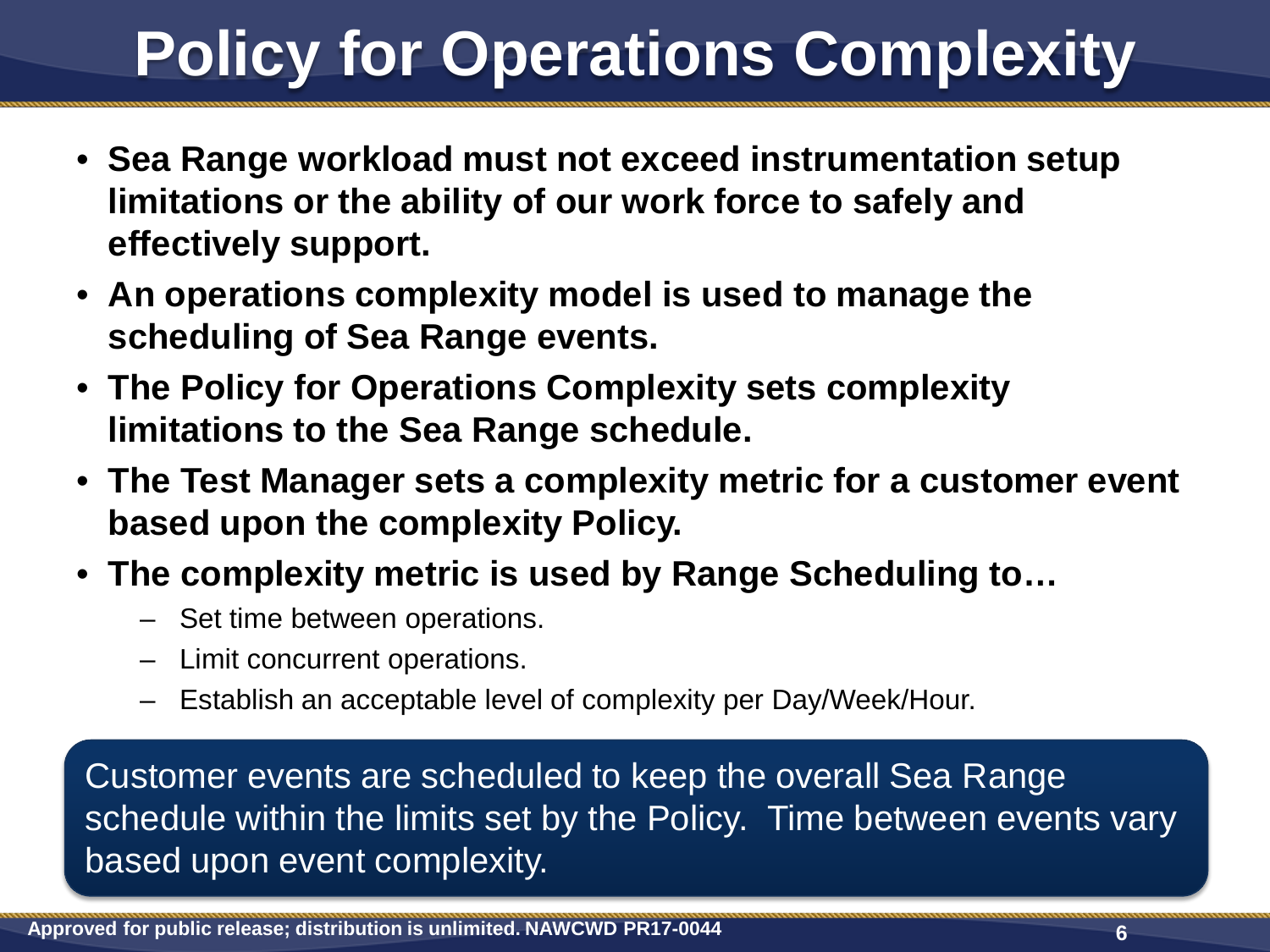### **Rescheduling Events**

#### • **Scheduling backup events is highly recommended.**

- Backup events are included in the long-range forecast then carried to the two-week schedule.
- Backup events typically immediately follow primary events.
	- Example: Tuesday primary, Wednesday backup.
- Multiple sets of primary and backup events may be added to the long-range forecast as a contingency.
	- Example: First week of July forecasted one primary plus one backup event. First week of August forecasted a second primary and a second backup.
- **Cancelled and scrubbed events will be rescheduled as soon as practical.**

The Sea Range Test Manager is your advocate for scheduling events.